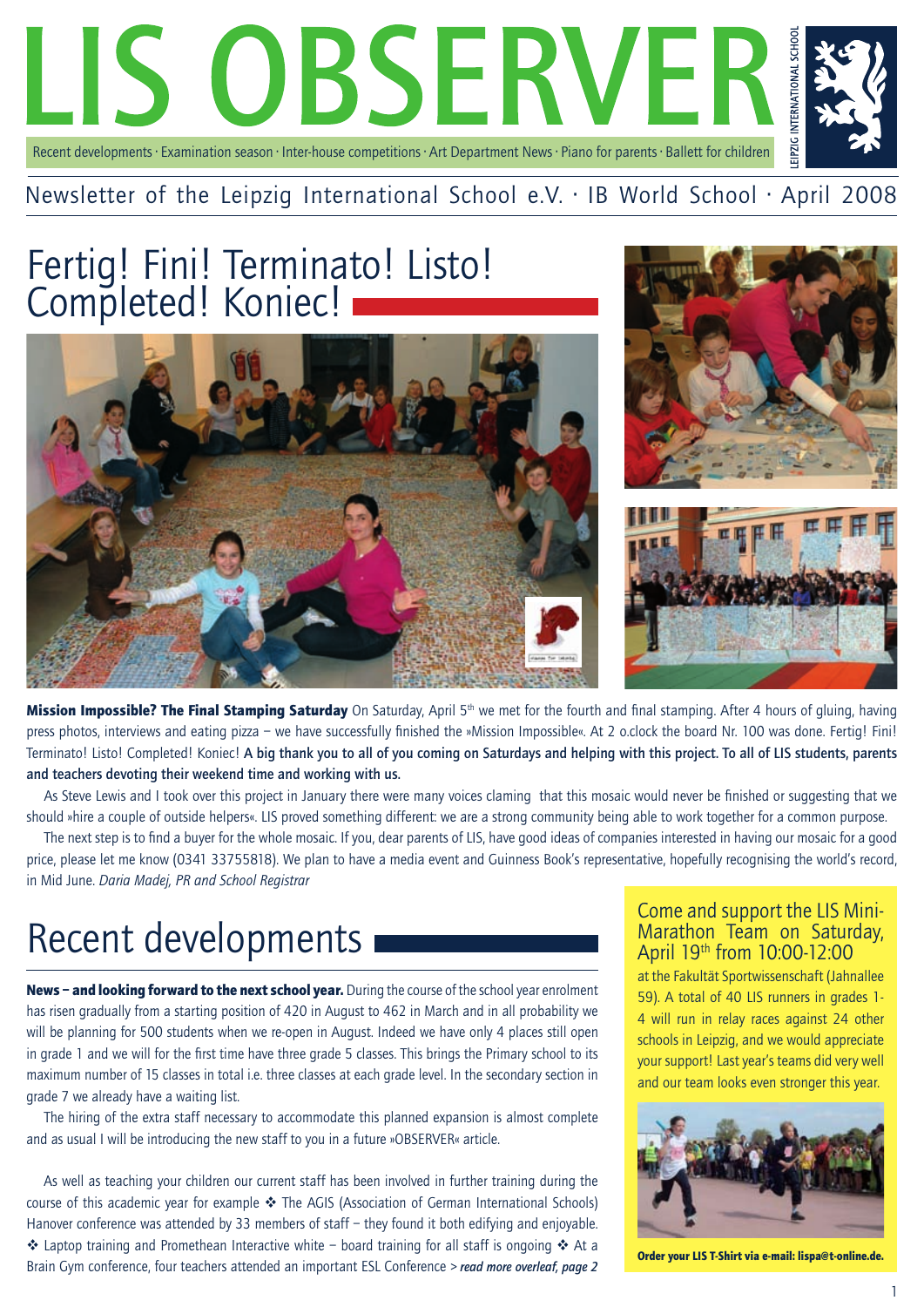

*Michael J. Webster, Headmaster*

#### Piano for parents Wednesdays and Fridays The lessons have just started!

After the successful lecture introduction »Playing piano at grown up age« (on February 21<sup>st</sup>), a subsidiary of Blüthner Piano School has now been opened at LIS.

Parents and teachers of LIS will have the opportunity to play on a **brand-new piano** recently provided by the Blüthner Manufactory to Leipzig International School.

Whether you are 20 or 80, whether you want to play traditional classical music, jazz, boogie-woogie or simply your favourite songs… competent teachers adapt themselves to your style wishes and invite you to take a sophisticated break in life. Try out our beginners method!

All interested parents and friends are welcome to visit the new »Blüthner Room« (404)! Make an appointment by contacting Mrs. Daria Madej at any time at the LIS (Hort Building, Room H11) or Ms. Anna-Maria Maak, Head of Blüthner Piano School, by sending an email to: info@bluethner-klavierschule.de or call 0177 7541855. We are looking forward seeing you and answering all your questions.



*Don't forget: Music isn't just learning notes and playing them, you learn notes to play to the music of your soul.*

*> continues from page 1* in Geneva and 1y German teachers conference at Bonn International School. v The secondary school principal, Roel Scheepens and the IT Coordinator, Alex Burkhardt attended the Betts computer conference in London in order to research the current educational trends in both computers, programmes and computer based Management information systems.  $\cdot \cdot$  The International Award – training the trainers – Gisela Selbach and Mattie Jackson both completed a course which will enable us to act as a centre in Leipzig for this award from August 2008 onwards  $\cdot$  German courses for new teaching staff. ❖ English courses for the Bookkeeper and the Hausmeisters. ❖ Still planned for this year is First Aide training for all staff but with specific emphasis on Pre-school and Primary staff.

Next years priorities for staff training are ESL courses (English as a Second Language) in the mainstream classroom – this will be in-house training taught by our new ESL specialist Patience Montgomery. Training in the use of the new Management Information System (that will be introduced in 2008/09) will also take place in school and be taught by our own IT specialists supplemented with e-learning experiences.

#### New events and educational initiatives from the staff and students this year have included

 $\cdot$  Grade 4 – collecting paper for recycling in each classroom.  $\cdot$  The 5<sup>th</sup> grade will be participating in a school camp to Diemitz (just north of Berlin) from Monday 23<sup>rd</sup> June to Wednesday 25<sup>th</sup> June. The »ability to problem solve and to communicate« is the theme of this trip and it will allow a review of the concepts taught during the year and is a fun and memorable way of finishing the school year.  $\cdot \cdot$  The »house system« in the primary section is developing really well and now includes a sports programme at lunchtime this was also extended to include our first and very successful cross country event organized by Chad Hayward.  $\triangleleft$  Primary and Secondary schools took part in a Mathathletics/Mathathon competition during the entire day of March 5<sup>th</sup>.  $\clubsuit$  The secondary school movie night took place on March 5<sup>th</sup> care was taken with the rating of the films.  $\cdot$  Secondary school students – collecting old telephones for OXFAM v Student Yearbook – the first one of its type it is being co-coordinated by two teachers Rebecca Collier and Mattie Jackson and will appear at the end of the school year – watch this space for a more detailed report in a future issue.  $\clubsuit$  IB Students all have to do a cooperative project as part of their Science course – they all were able to report to other students at a special event organized for the first time in our new Auditorium – the Science as always enjoyable was all the more so in the improved surroundings.  $\cdot$  Theory of Knowledge presentations were held in our new Auditorium – the new improved facilities contributed to an even more informative and entertaining event.  $\cdot$  IB-Art-Diploma students also showed their work at a Vernissage on level 4 on Friday 4<sup>th</sup> April.

Now looking forward to the next academic year 2008/09 - the planned development will continue (this is consistent with the »Development plan of Jan2006« that has been reviewed by both the Board of Governors and the teaching staff.)

The major agreed improvements to the educational programme are summarised below.  $\clubsuit$  A Management Information System will be in operation – it will provide many improvements that will be described in the next LIS OBSERVER.  $\clubsuit$  The Web-site will be further refined.  $\clubsuit$  A Geography course for IGCSE will be started in grade 9.  $\cdot \cdot$  The house system will be further refined and expanded  $\cdot \cdot$  Trips for each of the three school sections will also be refined and expanded.  $\cdot\cdot\cdot$  We will be joining the German International Schools Sports Tournament organisation (GISST) so that our teams (to be organised) can

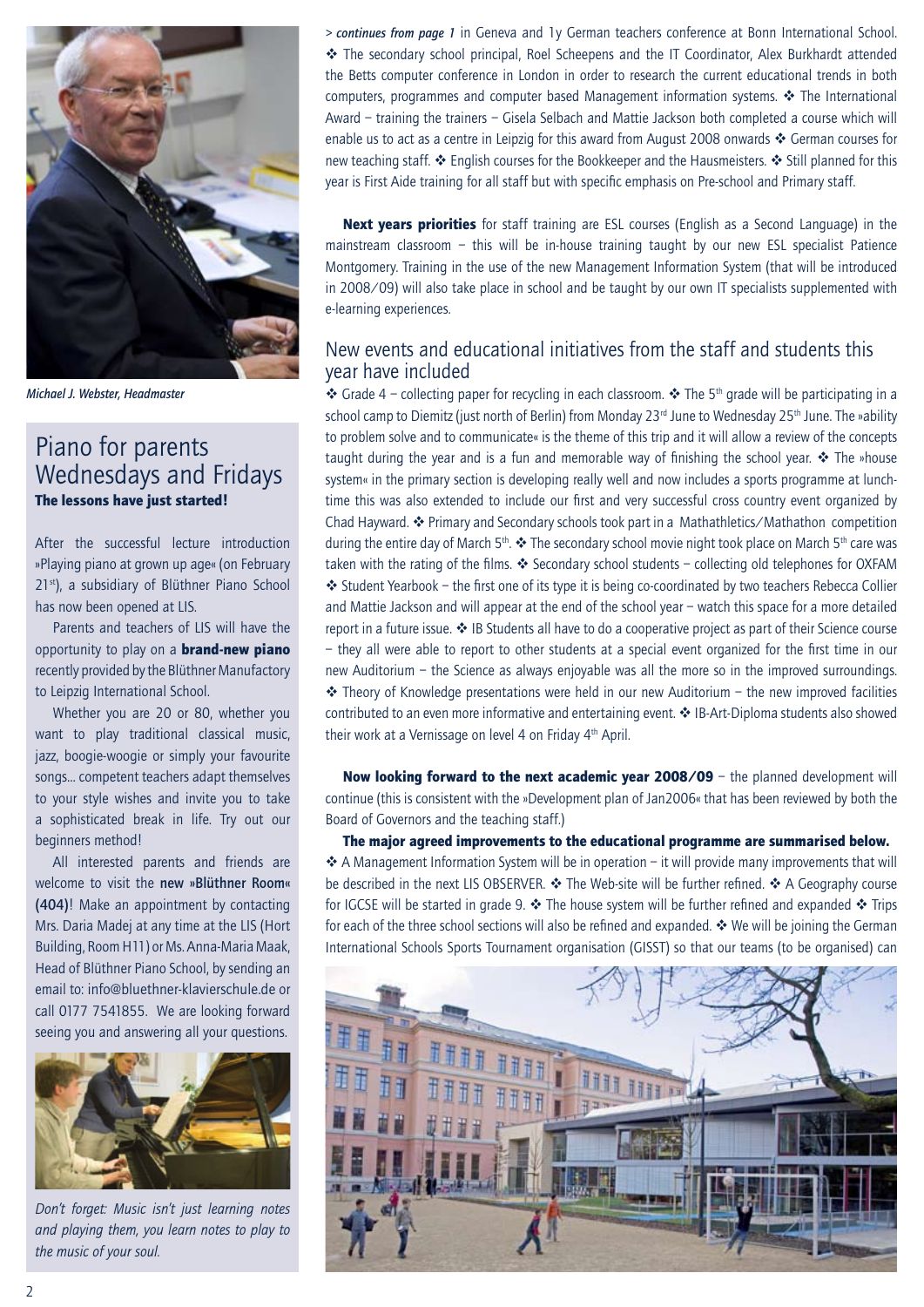*> continues from page 2* participate in tournaments with similar sized schools that are in this organisation -planning for 08/09 has started and further information will be coming in the LIS OBSERVER.  $\div$  The International Awards programme will be introduced, in the first instance for Secondary school students. \* The Hort programme will improve further as we welcome a new Hort leader. \* Patience Montgomery will be our full time ESL teacher and organiser for both the Primary and Secondary sections.  $\clubsuit$  An extra 50% music teacher has been hired.  $\cdot \cdot$  The Development plan / Strategic plan will be further refined and published.

As far as the facilities are concerned, the security system is in operation and functioning as we would like it in a building housing both a Kindergarten and a school – the present system provides the necessary middle path between parental wishes of total security and parental wishes of total free access. It will be refined I am sure.

The outside facilities will be completed and the grass grown in the right places by the time the new school year starts. Extra furniture and white boards and computers that will be needed for the extra classes and classrooms next year will be ordered in good time for a smooth start to the school year.



#### Events past

February 4,5 and 6 respectively were the Fashings celebrations in the Pre, Primary and Secondary sections. March 9<sup>th</sup> last year (2007) – Richtfest at 12.00 at the building site – we have come a long way since then!  $\cdot$  March 12<sup>th</sup> last year (2007) –The schools information meeting took place in the Renaissance hotel at which the educational development was explained. The Chairman of the Board of Governors explained to parents the new fee structure for 2007/08 (the meeting was attended by about 30 parents).  $\cdot$  March 12<sup>th</sup> this vear (2008) the Parents Association has its first, own meeting in the Auditorium. Up until this meeting all such meetings was a part of the Schools meeting – this will be the case in future and both the PA and the Board will have a slot.

#### Other News items

 $\clubsuit$  A new version of our Web-site will be on line as of 3<sup>rd</sup> week in April 08 (a German version will appear at a later date) have a good look particularly if you wish to have answers to some of the questions raised at the recent LISPA meeting.  $\clubsuit$  A presentation by the Secondary principal Roel Scheepens »Moving into the secondary school« was held for primary school parents.  $\cdot \cdot$  English conversational group has started to meet on Thursdays from 5.00 to 6.00 in room 401 it is organised by a US citizen – Sharon Self – it is free of charge – simply turn up and talk if you are interested.  $\cdot$  Rami Al Meklefs success with piano playing – he earned first prize in his year group in the competition »Jugend musiziert« – CONGRATULATIONS!.  $\cdot$ PS3 art – a painting produced by them with Mr Moreno (Artist) – an article was in the LVZ with a colour photograph.  $\triangleleft$  A Blütner music room on level 4 of the school has been founded – it contains a Blütner piano that is on loan to the school and is used by the Blütner music school during the school day and early evening for lessons given to children and our parents.  $\clubsuit$  The final licking of the Stamps took place on Saturday 5<sup>th</sup> April – many thanks to Daria Madej for organising this and the associated PR.  $\cdot \cdot$  The results of the Acer testing of grades 3,5,7,9 that took place in February will be shared with teachers and parents just as soon as they become available – this will probably occur in May.  $\triangle$  The Association of Leipzig Business Ladies visited LIS where they had breakfast and a tour of the facilities – this influential group were obviously greatly impressed both with the facilities and the actual school that they saw in normal operation!

»Hier muß mann noch einmal Kind sein« – they were heard to say. I agree! *Michael J. Webster, Headmaster*

### MARK YOUR CALENDAR EVENTS COMING UP

May 1<sup>st</sup> is a National holiday May 2<sup>nd</sup> is a school/pre-school holiday (Governors day)

May 5<sup>th</sup> IB examinations start also the IGCSE examinations take place during this month – external exams finish on  $25<sup>th</sup>$ (approx)

May 8<sup>th</sup>and 9<sup>th</sup> we will be hosting a conference of all the Headmasters and Business Managers of all the International schools in Germany

May 16<sup>th</sup> Primary sports day

**May 24<sup>th</sup>** Whit Monday – a National holiday

May 29th Graduation 14.00 until 15.30 at school

**May 31**<sup>st</sup> – Graduation ball 2008 at 19.00 in the Ballsaal (MPH) at school



June 7<sup>th</sup> - Sommerfest at school!



June 19th 19.30, 20th 19.30 and 21st 14.00 and 19.30 performances of »The Importance of Being Earnest« - a LIS High School Drama Production (page 9) June 26<sup>th</sup> final day of school for school children

June 27<sup>th</sup> last day of term for teachers (normal day for Kindergarten)

July 24<sup>th</sup> to August 4<sup>th</sup> Pre-school and Hort are both closed for the two-week period.

The next issue of LIS OBSERVER will be published in June 2008. Please send your articles/pictures until 9<sup>th</sup> June 2008 by email: d.madej@intschool-leipzig.com.

*We are very grateful to PRICE WATERHOUSE COOPERS for printing this issue and Ms KIRCHHOF for the layout and graphic design. Photos of this issue by the authors, Mr. Usbeck, Westend and others.*

| administration |              | board |                                                                    |                                            | parents students |  |
|----------------|--------------|-------|--------------------------------------------------------------------|--------------------------------------------|------------------|--|
|                |              |       |                                                                    | pre-school primary school secondary school |                  |  |
|                | staff events |       | Colour scheme - every colour represent<br>a section of our school. |                                            |                  |  |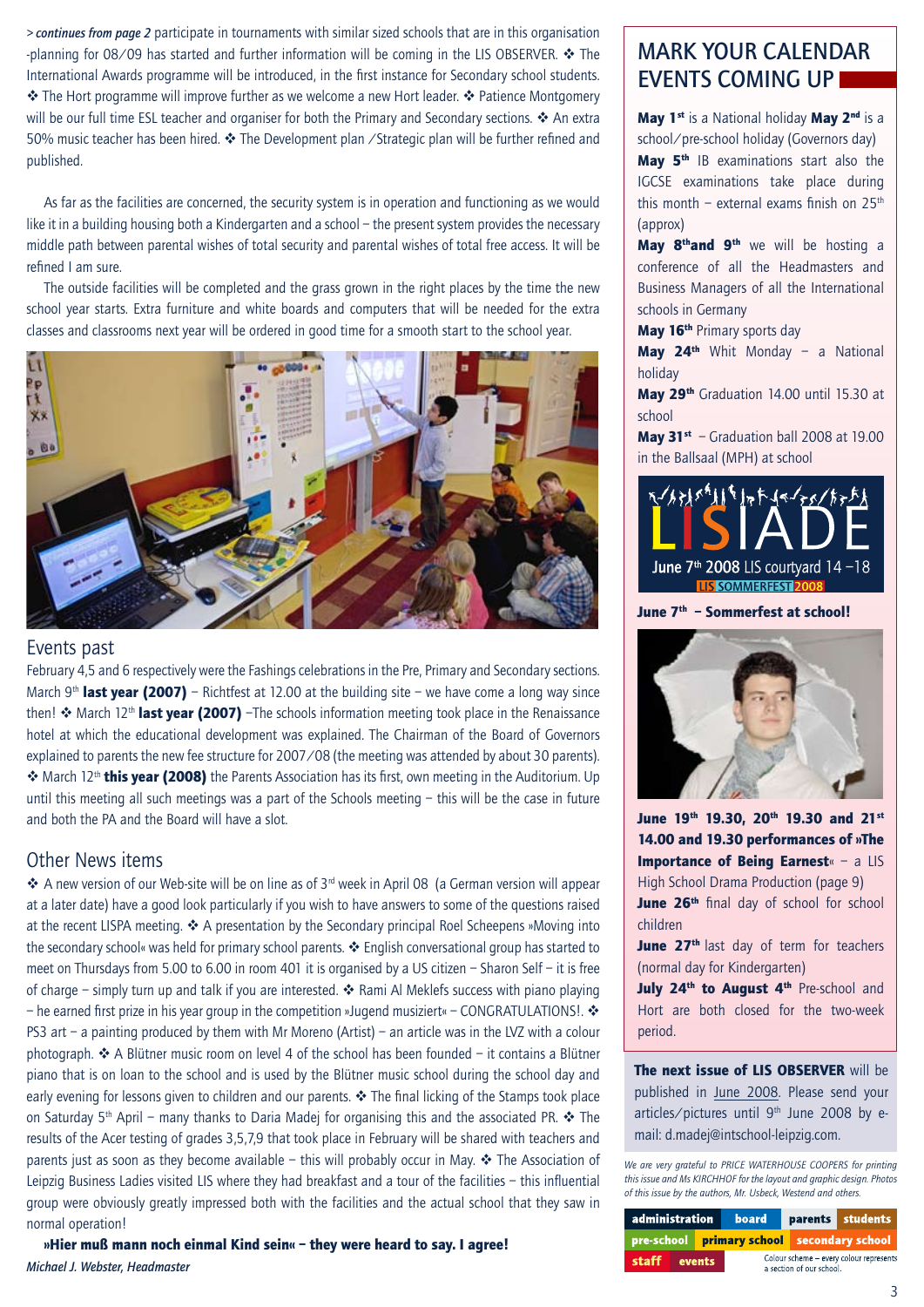### Kooperation mit Erziehungswissenschaftlicher Fakultät der Universität Leipzig I

Seit letztem Schuljahr haben Lehramtsstudenten der Universität Leipzig die Möglichkeit, bei uns ehrenamtlich ihre eigenen Nachmittagsaktivitäten zu organisieren und umzusetzen.

Dieses Angebot wurde schon rege genutzt. So hatten wir bereits Bastelnachmittage, AG »Kunterbuntes Allesbuch«, Flötenunterricht, Mitarbeit bei den Theaterinszenierungen, Hausaufgabenbetreuung, Unterstützung beim Sommerfest, sowie Mitarbeit im GSL-Kids-Club.

Diese Studenten sind sehr engagiert und können sich durch die Umsetzung ihrer eigenen Ideen im Umgang mit den Kindern ausprobieren. So lernen sie mehr, als wenn sie nur hospitieren würden. Unsere Kinder haben viel Spaß mit ihnen und erleben abwechslungsreiche Nachmittagsaktivitäten.

In Absprache mit dem Praktikumsbüro der Universität Leipzig wird diese Form der semesterbegleitenden Praktika als Orientierungspraktikum für die Studenten anerkannt.

Momentan haben wir das Angebot, auf dem Gelände der Erziehungswissenschaftlichen Fakultät in der Karl-Heine-Straße mit Hilfe von Studenten einen Schulgarten nutzen zu können. Wer hätte Lust mitzumachen?

Frau Werndl (Primary German) steht gerne als Ansprechpartner für Fragen zu dieser Form der Kooperation sowie für Interessenten an einer Schulgarten-AG zur Verfügung.

#### NEW: Ballet lessons for children from PS3 to Grade 3 by the ballet master



**Daniel Otevrel** is the ballet master of the Leipzig Ballet at the Opera in our city and now coming to visit us at LIS!

The young LIS students, age 5 to 8, are all welcome to join Daniel's free try-out preballet classes in May. The dates are as follows: 13.05 Tuesday, 21.05 Wednesday and 27.05 Tuesday at 3 p.m in Hort building.

The lessons take 60 minutes each. If you are interested please contact Daniel himself: 0176 62175690 or otevrel.d@hotmail.com. The number of students will be limited.

## Leipzig International School – Letter from the Board

This is the first Letter from the Board. There will be more, on a regular basis. You may ask why there haven't been letters from the Board before. Well, quite frankly, the time demands on the Board members have been extreme in the last four to five years (the Board members discharge their responsibilities in their free time) so that dialogue with parents and other stakeholders has not been the first priority. But we also admit that we have not had our ears close enough to the ground, and have not recognised how much demand there is from our stakeholders to receive information directly from us. So now is a good time to start a regular flow of information.

This being the first letter, it would turn out to be pretty long if we covered all the issues that might be of interest to you. So instead, we'll just deal with a couple of subjects which are particularly topical. We'll cover more in the next Letter.

From a commercial and legal point of view, many of the issues we currently face continue to be dominated by the results of a state audit which the School was subjected to in the years 2003 to 2005. This audit – only the second state audit of a school ever conducted in post-war Germany – was led by an official who was clearly antagonistic to the idea of private schools. The final report of the audit has never been delivered to us but we have received it through other official channels. One of its conclusions is that there is no justification for the State of Saxony to support the School with public grants. The reason given is that there are few foreign investors in the Leipzig region and that there is therefore no public interest in the existence of an International School in Leipzig. We disagree, and fortunately the State of Saxony and other major stakeholders disagree.

The Board has spent an immense amount of time over the past 3 years dealing with the outcome of the audit, replying to requests for information and conducting negotiations with tax authorities and state ministries. One of the issues concerned the fact that the grants given by the state government in respect of each child at the school (ranging from Euro 2.700 to Euro 3.600 p.a.) must be reduced Euro for Euro by the amount by which school fees exceed a fixed amount of approximately Euro 1.065 p.a. The audit argued that all of the amounts payable in respect of your children's schooling (school fee, Educational Services Fee, Administration Fee, Investment Benefaction) qualify as school fees for this purpose. If this argument had been accepted at face value, we would not have been entitled to state grants at all. We would have had to refund all the grants we had received in past years and for the future we would have had to increase fees to compensate for the loss of those grants. However, we were able to negotiate an acceptable compromise. Firstly, it was accepted that the Investment Benefaction did not count as school fees at all and need not therefore be taken into account. Secondly, the remaining amounts of fees in excess of the fixed amount per annum, namely the Educational Services Supplement (ESS) and the Administration Fee, could be re-characterised as donations, on condition that the parents who had paid them gave their written agreement. This is the process known in German as «Umwidmung". Provided we get the acceptance of all the parents to this process, we will not have to refund any of the grants to the State. Hopefully, we will soon receive all the necessary confirmations from the parents although the confirmations are not being returned as quickly as we would like. Thirdly, we were able to convince the state authorities to change the law in such a way that the level of our school fees no longer affects the amount of the grant which we are entitled to receive. The revision of the law came into force with effect from this school year and will solve this major problem. It does also contain some other changes relating to the admission of children whose parents are not so well situated, so once again we are spending a significant amount of time dealing with these as well. More about this in our next letter.

Turning to a different topic, you have all noted that the school has now returned to its new and newly refurbished premises. On the whole, parents and teachers and children seem to be very pleased with the new school – particularly those that did not know – or had forgotten – what the old premises used to be like. Of course, there are always people who criticise this, that or the other aspect, and to be honest, there are things that the Board, with hindsight, more time and more money, might have done differently. But bearing in mind that the planning for the whole project had to be completed within a space of 3 weeks in November and December 2003 in order to secure *> read more on page 5*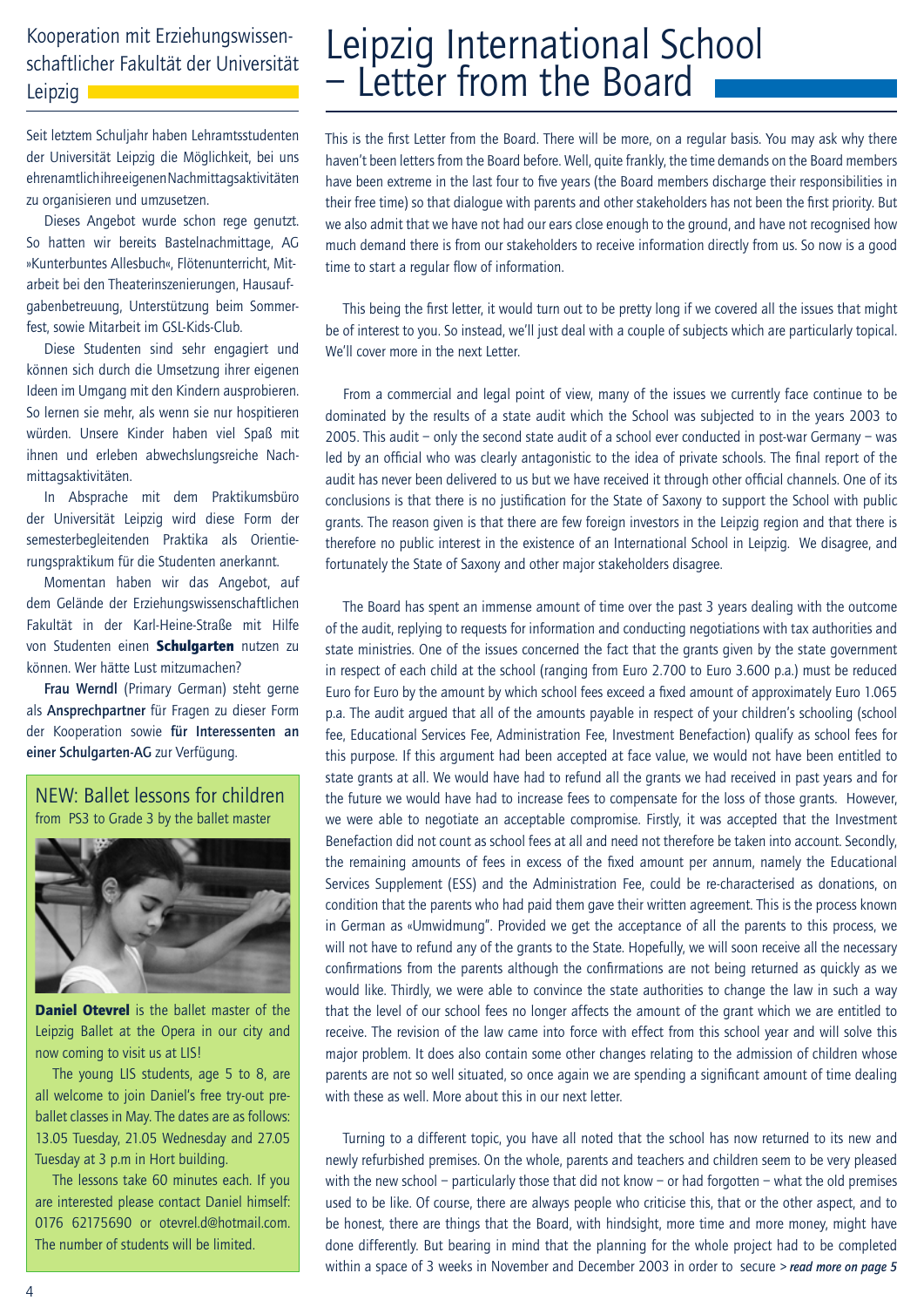*> continues from page 4* government funding, we think we have done reasonably well in the circumstances. As with many building projects and especially those concerning refurbishment of old buildings, there are cost overruns and we are currently discussing with building contractors, architects and the authorities responsible for approving state grants what overruns are justified and what additional grants will be available. We do not expect that there will be any significant additional liabilities to be borne by the school, or that there will be any effect on school fees arising from the cost of financing the new school premises. Hopefully, parents will appreciate that the Board is particularly proud of having invested some Euro 14 million in our new premises and equipment without having had to raise fees to pay for the investment. We are less enthusiastic about our success in raising sponsorship and other donations to help finance the building. This is an area where we think that parents can play an important role in the future.



On the educational front, Michael Webster has completed the recruitment of additional and replacement teaching staff for next year. We expect enrollment to rise from 420 in August 2007 to some 480 in August 2008. Additional staff have been recruited in the areas of German, English as a Foreign Language, Music and After-School Activities. We continue to intensify teacher training, currently with a special emphasis on the use of technology in the classroom. School Principals will be receiving additional time allocations in which to dispense their duties. Altogether, we are well set to cater for the future development of the school's educational curriculum and for the expected increase in numbers of pupils.

There is a lot more to talk about, but these Letters need to be kept concise, as we know you are all busy. Our next letter will follow in the Observer in June.

We wish you a good remaining school year and look forward to a closer dialogue with you in the future.

*Kind regards Elke Urban . Christopher Smith (Chairpersons of the Board of Governors)* 

*»Und alles nur weil Giesela die Sprache der Menschenkinder verstehen moechte…«*

### GSL Kids Club – Spielend Deutsch lernen



Kennst du GieSeLa, Georg und Superdickerchen? Noch nicht? Dann komm doch mal beim GSL Kids Club vorbei. Jeden Donnerstag ab 15.00 Uhr hast du die Möglichkeit diese verrückten Charaktere kennen zu lernen.

Nur wer Spaß am Lernen hat, wird auch den erwünschten Erfolg erzielen: Erste Fremdsprachenkenntnisse spielend erproben und mit Gleichaltrigen aus vielen verschiedenen Nationen zu kommunizieren ist das Ziel dieser after-school-activity. Demzufolge werden die Kinder mit viel Spaß und ganz behutsam an die Deutsche Sprache herangeführt, so dass das »Lernen« fast nebenher geschieht.

Was Hänschen nicht lernt, lernt Hans nimmermehr: Dies trifft beim Fremdsprachenerwerb zwar nur bedingt zu, dennoch gilt als erwiesen: je früher eine Fremdsprache erlernt wird, desto besser und tiefer wird sie verankert. Aus diesem Grund sollten Kinder so zeitig und oft wie möglich mit Deutsch als Fremdsprache in Berührung gebracht werden.

Giraffe, Affe und Nilpferd: Diese ungleichen Freunde begeben sich auf eine Reise, um nach einer geheimnisvollen GSL-Frucht zu suchen. Nach deren Verzehr soll man im Stande sein die Menschensprache zu vestehen. Endlich mit den Kinder reden, die täglich vor den Käfigen im Zoo stehen und jede Menge zu berichten haben; das ist der große Traum der Tiere.

Die drei Hauptfiguren, welche von den Kindern eigens konzipiert wurden, erleben ständig neue Geschichten, die zur Erweiterung des Wortschatzes und zur Verbesserung der Ausspache beitragen sollen. Grammatik wird, in Themen eingebettet, sanft vermittelt.

Im Kids Club wird angepasstes Material in Form von Handpuppen und Spielzeug bis hin zu verschiedensten Basteleien und Spielen verwendet. Die Figuren werden in unterschiedlichen Situationen malerisch festgehalten. *Katja Jacobi (Primary German)& Nadine Priesterjahn (Teacher in training)*

*»And all this happened because GiSeLa wants to understand the language of the little human beings…«*

## GSL-Kids Club – learning German playfully

Do you know GiSeLa, George and Superdickerchen? Not yet? Then visit us at the GSL-Kids Club. You've got the chance to get to know these crazy characters every Thursday at 3 pm.

Only those who enjoy learning will achieve the desired outcome: Testing your first foreign language competences playfully and communicating with peers from other countries is the aim of this after-school-activity. As a result the kids are introduced to the German language in a fun way while learning. Was Hänschen nicht lernt, lernt Hans nimmermehr – You can't teach an old dog new tricks: It is proven that the sooner a foreign language is learned the better it will be memorized. For this reason the kids should be confronted with German as a foreign language at an early stage and as often as possible.

**Giraffe, monkey and hippo:** These unlike friends go on a journey to search for the secret GSL-fruit. After the consumption of that fruit the animals should be able to understand the language of the human beings. Finally being able to talk to the kids who stand in front of the cages everyday and who have to report a lot of interesting stories: that is the big dream of the animals.

The three heroes the kids have designed on their own experience repeatedly new adventures which should add to the enlargement of the active vocabulary and to the improvement of the articulation. Embedded in different topics the German grammar will be imparted carefully.



At the Kids Club we use well adapted working supplies in form of hand puppets and other toys including self made handicrafts. The figures and their experiences are captured on paintings.

*Katja Jacobi (GSL Teacher) & Nadine Priesterjahn (Teacher in training)*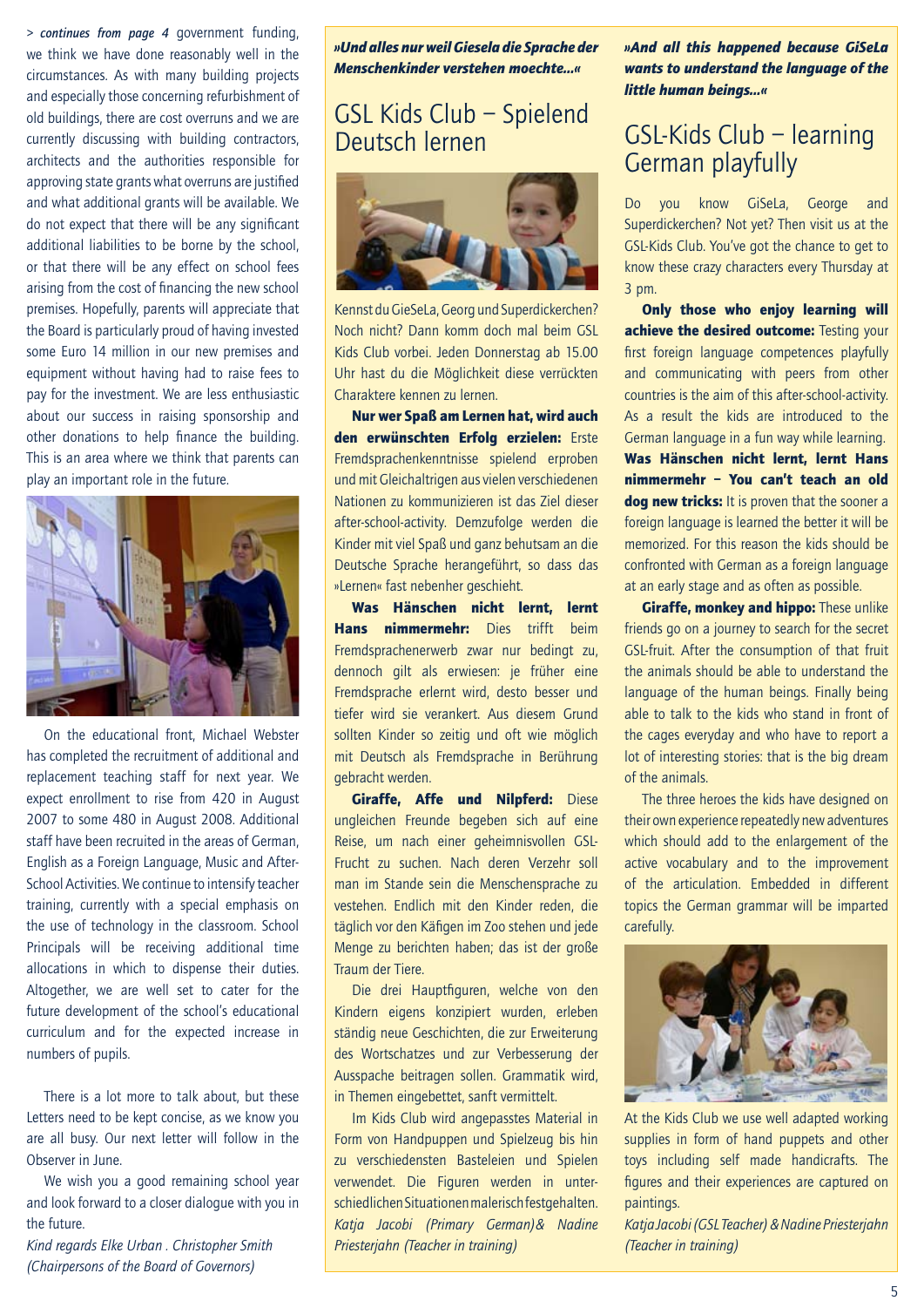## PE summer season in the secondary school

In response to a letter from the LISPA representatives and after consultation with the PE department I have decided that we will have a Summer season from 1 April – 30 September and a Winter season from 1 October – 31 March. During the summer season students have to bring outdoor gear, during winter season they have to bring indoor gear. Of course it would be very useful if students could keep a pair of indoor shoes at school for those occasions, but this is no longer compulsory. The new requirement reads:



Students are required to wear the following PE uniform to every PE class:

#### WINTER SEASON (1 October - 31 March):

◆ White sport shirt ◆ Blue or black sport shorts or sport trousers (no jeans)  $\cdot$  Clean indoor running shoes with non-marking soles. These shoes must not be worn outside.

During the winter season we will no longer plan any activities requiring outdoor running shoes.

SUMMER SEASON (1 April - 30 September): ◆ White sport shirt ◆ Blue or black sport shorts or sport trousers (no jeans) ❖ Outdoor running shoes  $\triangleleft$  Jacket or sweater in case of cold weather

It is recommended that students leave their indoor running shoes in their lockers during the summer season as a back-up. In case of heavy rain during the summer season PE will take place indoors. On those occasions, students without proper indoor shoes will be allowed to walk on socks or barefoot. *Roel Scheepens, Secondary School Principal*

## Examination season in the secondary school

As every year, April marks the end of regular classes for grades 10 and 12 as they get ready for their examinations in May/June.

Grade 12 has its last official school day on Friday, April 18<sup>th</sup>, with first examinations in IB English paper 1 on Monday, May 5<sup>th</sup>. The last exam for grade 12 will be IB Physics paper 3 on Wednesday, May 23d. Grade 12 students will be required to come into school for a graduation practice on Friday, May 25<sup>th</sup>. There may be more preparation sessions and generally speaking grade 12 students have to be ready to come into school any day until graduation. Graduation itself will take place on Thursday, May 29<sup>th</sup>, from 14.00 – 15.30 h, in the auditorium. **Grade 10** has its last official school day on Wednesday, April 30th (originally the calendar read April 25th but we changed this in September 2007) with first examinations in First Language German, First Language French and First Language Dutch on Monday, May 12<sup>th</sup> (Whit Monday!). The last exam for grade 10 will be Foreign Language German on Thursday, June 12th. Grade 10 students who have not organized their work experience from 16-20 June (see elsewhere in this LIS Observer) are required to be in school during that week. All grade 10 students are required to attend the last school week from 23-26 June.

After the end of official lessons students are free to stay at home to prepare for their examinations. However, they can choose to come to school and to continue attending classes. Teachers will still be available to help students during the regular lesson time and often at different times, as well.

Individual arrangements will be worked out for those grade 10 students who are not sitting the IGCSE examinations. We wish all of our examination candidates success! *Roel Scheepens, Secondary School Principal*



# Trip days in the secondary school

October 1<sup>st</sup> and 2<sup>nd</sup>, 2008, will be two trip days in the secondary school. Here are the plans and the contact persons:

| <b>Class 2008</b><br>$-2009$ | <b>Contact person for trips October</b><br>2008 | <b>Trip description</b>                                        |
|------------------------------|-------------------------------------------------|----------------------------------------------------------------|
| 6 <sub>MJ</sub>              | Mattie Jackson                                  | Local day trips                                                |
| 6 <sub>DL</sub>              | Danielle Lebel                                  | Local day trips                                                |
| 7SKS                         | Susanne Schleif                                 | Overnight $\angle$ further away                                |
| 8CG                          | Chris Gillett                                   | Local day trips                                                |
| 8AS                          | Aisha Al Sanhouri                               | Local day trips                                                |
| 9RB                          | Reingart Böhmer                                 | Overnight $\angle$ further away                                |
| <b>10RC</b>                  | <b>Becky Collier</b>                            | Local day trips                                                |
| <b>11FE</b>                  | Fiona Eels                                      | Overnight $\angle$ further away                                |
| 12J <sub>S</sub>             | <b>Justin Sands</b>                             | Overnight $\angle$ further away (academic trip<br>to Nürnberg) |

The cost for the local day trips should not exceed Euro 50 per student. The target cost for the overnight  $\ell$  further away trips is Euro 150. We will try to keep the cost for the overnight  $\ell$  further away trips as close to that target as we can. We have deliberately chosen to alternate between years in order to spread the costs for parents. Grade 12 will do an overnight / further away trip because they missed out on one this year. In future years, they will do an on-campus academic activity.

We welcome parental involvement! If parents would like to get involved in the preparation and/or the trips themselves, please let me know or talk to the contact person directly. *Roel Scheepens, Secondary School Principal*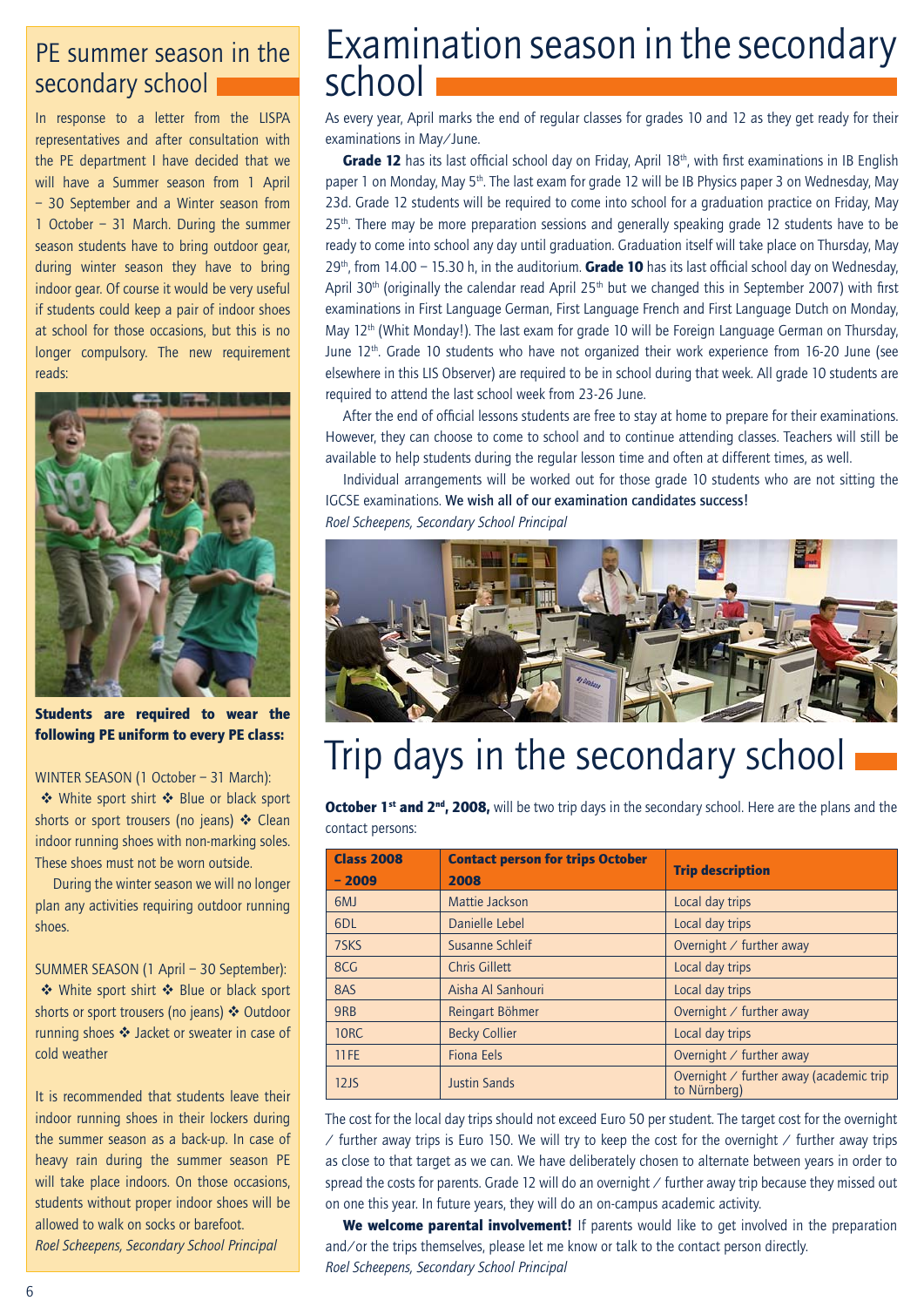## New grades in grade 6-10

In grades  $6 - 10$  we already used letter grades that corresponded to the IGCSE system and we have now decided to strengthen this link. This means that the report card grade options will be expanded with an  $A^*$  at the top and with a G at the bottom. There is also the option of including a U if there is no positive achievement to report at all.

The **letter grade**  $A^*$  will be a grade to recognise the best students within the A-band. It is a way to recognise and celebrate outstanding talent. The **letter grade C** continues to mean that the student has demonstrated good, solid performance that meets our expectations. Students that score C's or better are doing well and we would expect them to do well later on in the IB programme in grade  $11/12$ . This is a point that often needs explaining to parents and students who may have come from systems where a C indicated nothing more than a minimum pass.

Not so in the IGCSE system, not so at LIS. Here, the letter grade E represents the minimum passing grade. The letter grade G indicates a level of performance that clearly does not meet the minimum requirements. It is still, however, an indication of some positive achievement.

The conversion to High School grades and grade points follows the recommended conversion table taken from the Cambridge International Examinations Board.

#### LIS attainment grade descriptors and conversion table 6-10

| <b>Descriptor</b> | <b>LIS</b> grade<br>(IGCSE scale) | <b>US High School grade</b><br>equivalent | <b>Grade Point</b> |
|-------------------|-----------------------------------|-------------------------------------------|--------------------|
| Excellent         | $A, A^*$                          | A                                         | 4.0                |
| Very good         | в                                 | $A -$                                     | 3.7                |
| Good              | C                                 | B                                         | 3.0                |
| Satisfactory      | D                                 | $C+$                                      | 2.3                |
| Mediocre          | Е                                 | C                                         | 2.0                |
| Poor              | F                                 | $D+$                                      | 1.3                |
| Very poor         | G                                 | D                                         | 1.0                |
| Ungraded          | U                                 | F                                         |                    |

I hope this conversion chart will help answer some of your questions regarding the meaning of letter grades. *Roel Scheepens, Secondary School Principal*

# Inter-house Cross Country

On Friday 22<sup>nd</sup> March the Primary School held its first ever Inter-house Cross Country. It was a glorious day for it, with the sun shining, but it was not too hot. All the children ran through the Clara-Zetkin Park, running different distances depending on their age, with the Grade 5s running the furthest, about 2 kilometres. It was fantastic to see all the competitors doing their absolute best to help their house be victorious.

The final scores were very close, with de Coubertin only just beating da Vinci to be the first ever champions! Curie was third, with Mandela fourth. There were a lot of very impressive performances, with a lot of determination and heart being required to get them across the finish line in the best possible position. You can see below the top three place getters in each race, but it is important to remember that everyone who competed and finished helped their house. It was also fantastic to see so many pupils cheering on their fellow team members. Thank you to the Parents Association for helping out by providing the runners with much needed water out on the course.

The House System colors are green for »Mandela!«, blue for »Curie!«, red for »de Coubertin!« or yellow for »da Vinci!«.

| <b>Girls</b>        |              | <b>Boys</b>           |              |  |  |  |  |
|---------------------|--------------|-----------------------|--------------|--|--|--|--|
| Grade 1             |              |                       |              |  |  |  |  |
| 1. Marah Hawelka    | de Coubertin | 1. Tomas Rubiano      | da Vinci     |  |  |  |  |
| 2. Lea Baschleben   | Curie        | 2. Leo Kreutzer       | Mandela      |  |  |  |  |
| 3. Clara Tutschkus  | Curie        | 3. Vincent Weber      | da Vinci     |  |  |  |  |
|                     |              | Grade 2               |              |  |  |  |  |
| 1. Lara Frank       | Mandela      | Naod Mekonnen         | da Vinci     |  |  |  |  |
| 2. Supreet Sandhu   | da Vinci     | 2. Johann Schmalbruch | de Coubertin |  |  |  |  |
| 3. Ilka Schwarzer   | Curie        | 3. Alex Gärtner       | de Coubertin |  |  |  |  |
| Grade 3             |              |                       |              |  |  |  |  |
| 1. Clarissa Tkatzik | Mandela      | 1. Hauke Schnepel     | de Coubertin |  |  |  |  |
| 2. Hayley Turner    | da Vinci     | 2. Aaron Falke        | de Coubertin |  |  |  |  |
| 3. Juliane Schubert | Curie        | 3. Theo Schön         | Curie        |  |  |  |  |
|                     |              | Grade 4               |              |  |  |  |  |
| 1. Jil Weber        | da Vinci     | 1. Thomas Godts       | Curie        |  |  |  |  |
| 2. Pauline Pokoy    | da Vinci     | 2. Silvio Salmhofer   | de Coubertin |  |  |  |  |
| 3. Katharina Yacoub | da Vinci     | 3. Anton Vogt         | da Vinci     |  |  |  |  |
| Grade 5             |              |                       |              |  |  |  |  |
| 1. Lena Rössler     | de Coubertin | 1. Rami Al Meklef     | Curie        |  |  |  |  |
| 2. Pia Stodal       | Mandela      | 2. Eric Runge         | de Coubertin |  |  |  |  |
| 3. Tanja Scheiber   | Curie        | 2. Daniel Warmuth     | Curie        |  |  |  |  |



*Marah Hawkella (de Coubertin) and Lea Baschleben (Curie) sprint towards the line.*



*Grade 3 boys cheering with enthusiasm!*

*From the School Office: Please, inform us immediately about any change in address, phone number etc. via phone 0341 3375580 or e-mail admin@intschool-leipzig.com. Thank You.*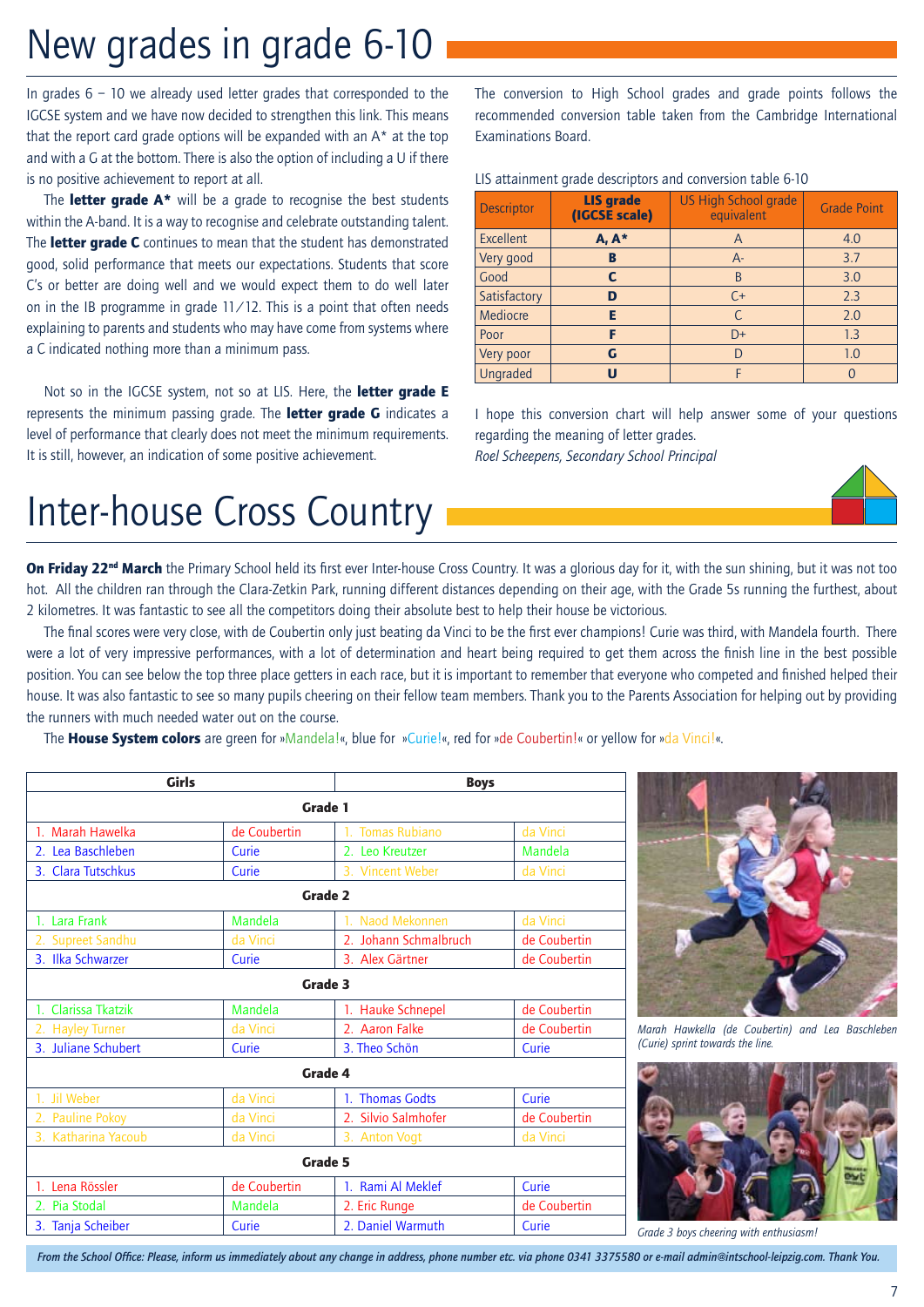### Inter-house Basketball

Wednesday 5<sup>th</sup> March saw the conclusion to an incredibly exciting basketball tournament. All the games were played in an excellent spirit with nearly every game going down to the wire, with either team capable of victory right up until the final seconds, with one game even going into extra-time. It has been great to see all the house captains leadership skills continue to improve throughout the tournament.



*All eyes are on the ball as Otto Schmalbruch takes a long shot.*

It was a brilliant piece of tactical leadership by Curie captains Rami Al Meklef and Anne List which proved decisive in what turned out to be their crucial clash with the then undefeated de Coubertin. They noticed how important de Coubertin's Silvio Salmhofer was to his team's attack, and put him under massive defensive pressure. De Coubertin showed they were more than a one player team, by taking an early lead, but Curie fought back, to have the scores equal at full time. In extra-time, Anne List made the clutch play and scored the winning basket. If Curie thought they had the title wrapped up, Mandela had other ideas, as they made Curie fight hard again. Mandela were impressive in attack, but a few close misses proved costly, as Curie, like all champion teams do, scored goals when it really mattered. This close victory, along with their earlier defeat of da Vinci left them undefeated and the inaugural interhouse basketball champions. Well done to all of the Curie players, it really was a team effort which lead to your success. The leading scorers of the tournament were Silvio Salmhofer (de Coubertin) 20 points, Juli Revelle (da Vinci) 8 points and Pia Stodal (Mandela) 6 points. The Most Valuable Player of the tournament was Silvio Salmhofer. He scored plenty of points, worked hard in defence and was always looking for a player in better position in attack.

All the players who took part can be proud of their efforts, a lot of heart and impressive skills were displayed all through the tournament. A special thank you must go to all the supporters who came and created an electric atmosphere at all of the games! *Chad Hayward*

# What has LISPA been doing lately?

After 7 years in Leipzig and happily involved in the school community it is a pleasure to see it grow and develop, just like our children do. LIS is a great place to educate our children and it is visibly an important element in the city's structure, no doubt about it! Now our beautiful new building is also a landmark for Schleussig and the development that the street experiences with interesting shops and original places to meet are a clear sign of the positive impact in the community that LIS has made. At this point there is a good occaison also to say a big thank you to the school adminsitration, the Board of Governors and all teachers for their extraordinarily work through last time.

LISPA has done the same and all its members have been very busy working for the School and getting the parent community involved and engaged as well which was very clear on the general meeting held on march  $12<sup>th</sup>$  in the comfortable School Aula.

With a record attendance of over 150 parents many topics were explained, some projects and work groups were approved, planned and organized as well.

As Ralf Gloede (LISPA vice president) explained at the beginning «Committed parents have come together in an interest group seeking more collaboration with the school authorities. They will draw up proposals as to how LISPA could help with specific school issues. In this meeting, members of this group will introduce themselves, the topics they are focusing on, and ask for the parents' collaboration."

We could listen to Sybille Meier-Klodt, and then Gaby Kirchhof (LISPA president), explaining the organization and structure of the school units (Trägerverein, Förderverein, Business office, School sections etc) and the fact that all parents are members of LISPA, information which is important and sometimes not well known by parents, especially new ones.

Gaby also explained that LISPA sees the school as a community project, where the parents should have a stronger voice and be able to participate in certain decisions. In this outlook the new LISPA initiative for more participation has formed three work groups which are in addition to the groups already in place (catering, Sommerfest, field trips, etc.). All parents are invited to participate in these new groups: Strategy, Finances, Operations whose speakers are: Patrik Fahrenkamp, who presented the work group »Strategy« aimed at discussing concept, standards and structure of the school. Contact for this group: *strategy@lispa.de*. Andreas Hipp presented the group »Finances« and its contact is: *finance@lispa.de*. Finally Axel Braun (and Antje Heinz) explained »Operations«, covering aspects like security and health and school building, technical equipment, traffic situation which always are interesting topics and whose contact address is: *operations@lispa.de*.

After the presentation and questions, a final statement was made: We would like to organize the parents in work groups to maximize the efficiency of single individuals. LISPA does not represent the opinion of single parents or groups, but that of all parents. Therefore, it is especially important that as many parents as possible participate. It is still time to send an email and join!



Besides this General Meeting LISPA is getting busy organizing our traditional **Sommerfest** which goes this year under the motto **LISIADE**... you will be getting information and sign-up letter very soon but be aware it is going to be a super event so save June  $7<sup>th</sup>$  date in your family planner now! *Ximena Herrera de Correa, LISPA*

EDUCATION GOES ONLINE After the move to the new building LIS is also starting a brand-new website. It is one part of an online platform for students, parents and teachers that will be implemented within the next months.

With the new version of the website not only the design has changed, but also the content was updated and supplemented. Furthermore the new structure makes it easier to find the desired information.

To illustrate the facets of education at LIS the web pages contain many new photos. Parents who do not want to have their children's photos published can contact the school registrar Daria Madej.

From the technical point of view the redesigned online presence is based on Typo3, a high-end open source content management system. It allows the school to keep the web pages up-to-date and to publish information online in a short time period. Of course every member of LIS community is welcome to provide news, photos or recommendations, because a good website is always in progress.

Finally we would like to thank Gaby Kirchhof from LISPA and confuture Innovationssysteme GmbH (our web hosting company) for their great support during the rapid re-development of the LIS website. And now enjoy your visit at www.intschool-leipzig.com! *Alex Burkhardt*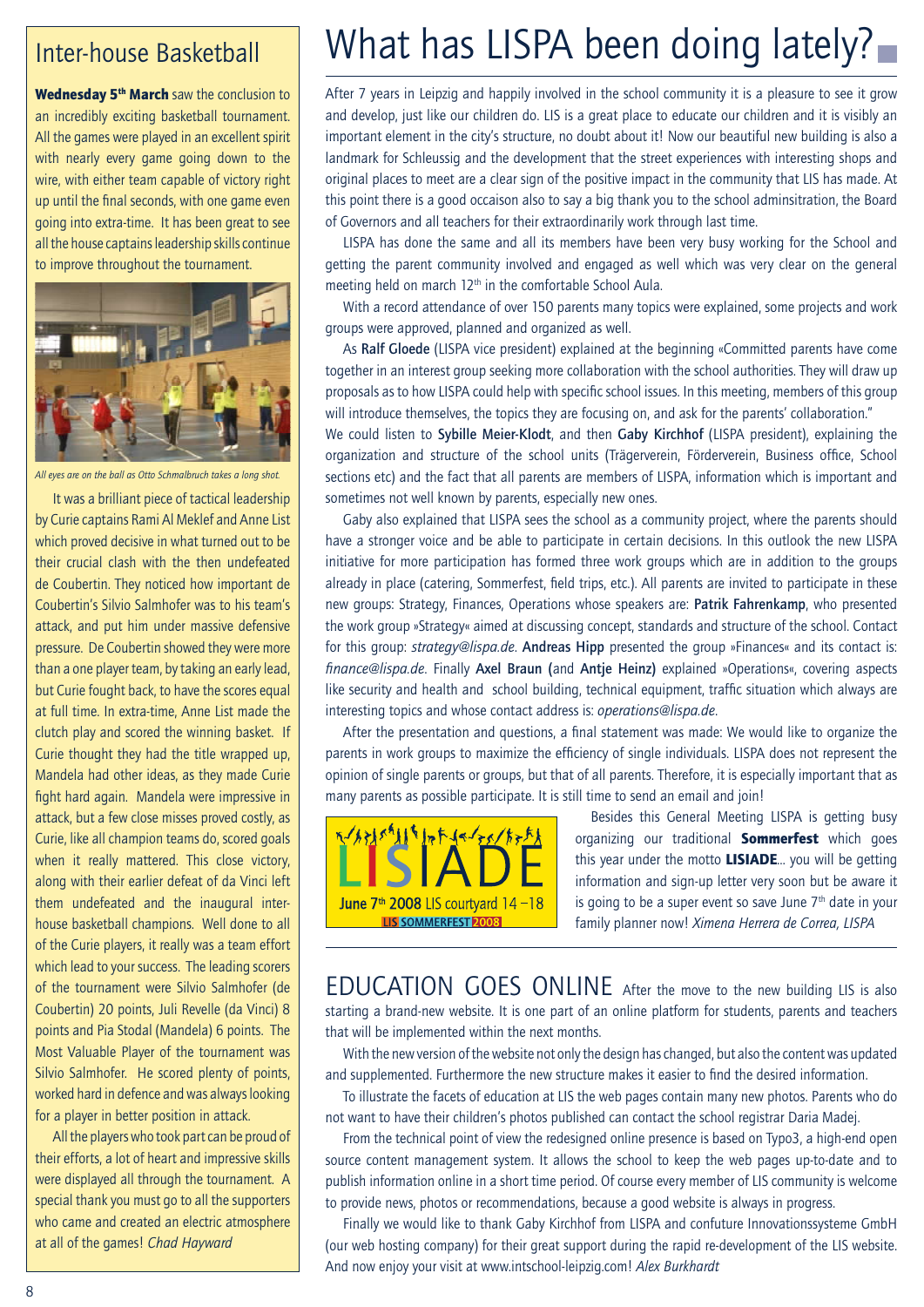# The Importance of Being Earnest

*The Importance of Being Earnest* was originally staged by Oscar Wilde in London, in 1895. It is a hilarious look at fun, games, and dubious ethics among the British upper crust. You'll meet a cast of interesting characters, including Algernon Moncrieff, Jack Worthing, Lady Bracknell, Algernon's cousin Gwendolyn and the beautiful Cecily. The comical twists of the plot will keep you laughing as you discover the answers to such questions as: Just who is in love with whom? How will Lady Bracknell handle the matter of her daughter Gwendolyn's suitors? What's the truth about Jack's mysterious heritage? And, just who is »Earnest«?

Come and enjoy a riotous evening of theatrical fun as LIS students from grades 9-12, under the direction of Liz Hampton, present 4 performances of The Importance of Being Earnest on June 19th (19.30), 20th (19.30) and 21st (14.00 and 19.30). Tickets will go on sale on May 20th.

Still needed are various *props (Requisiten)* to help create the atmosphere of a Victorian home. Especially welcome would be a pretty china tea set with sugar bowl, a silver-plated or brass bowl big enough to hold muffins, an old-fashioned coat stand, a dressing room screen, a standing mirror, old period rugs, a large leather »Gladstone« or doctor's bag, an old-fashioned pram, a leather-bound diary, and old-fashioned round wire glasses without the lenses. Other Victorian period items such as knickknacks, bookends, pictures to hang on the walls, etc. would also be appreciated. All props will be kept in a locked room and returned to their owners promptly after the play is over. If you can loan any of these items to the school for the play, please contact Martha Sanches at 0341 4790110.



If you don't have any props to loan but would like to make a cash donation to enable the purchase of props, you may either give the money to Liz Hampton or make a donation to: LIS-Earnest-High School Drama Production, Commerzbank Leipzig, Kto/Acct 201 700 200, BLZ 860 400 00.

Advertisers are being sought for the programme *(Programmheft)*. Advertisements can be purchased for Euro 20. In addition, personal »Best Wishes to the Cast from. . .« can be bought for a Euro 5 donation. If you would like to purchase advertising space or express your support for the cast, please contact Cynthia Moellenhoff at 0341 3503639 or cdyre\_moellenhoff@yahoo.com. We hope that all LIS parents and friends will come out to enjoy this unique dramatic experience and to show their appreciation for the hard work and dedication that the student actors and backstage crew, along with their director and many other teachers and parents, have given! *Cynthia Moellenhoff*

#### Dear Parents,

We are pleased to note an increasing interest of parents in becoming members of the support association of the School »Förderverein für die Leipzig International School e.V.« and would welcome applications to join from all parents.

If you are interested in becoming a member, please ask in businness office of the School for »Aufnahmeantrag«. Note that the English version is a free translation of the application form in German. For legal reasons, only applications in German that are fully completed can be processed. The direct debit authorisation (Einzugsermächtigung) is a requirement for application.

After processing the applications we will immediately confirm your memberships. Membership itself is expected to start from 1 August 2008 after the financial statements of the association for 2007 have been audited and the current tax audit has been completed.

For your information the articles of the Förderverein are attached. Please don't hesitate to contact us at foerderverein@intschool-leipzig.com if you have any questions.

*Kind regards Birgit Thalhammer, Heinrich Röhrs* 

*Förderverein für die Leipzig International e.V., Könneritzstr. 47, 04229 Leipzig/Germany E-mail: foerderverein@intschool-leipzig.com*

### End-of-year assessment in the secondary school

June 2-6 is marked in the calendar as the week of end-of-year tests for the secondary school, and they will be for grade 9 and 11. In grade 9 and 11 students are half way through a two-year course and they need to get a sense of what the final examination will be like. This is the main reason for keeping the end-of-year test week in grades 9 and 11.

However, we have moved away from a pure examination week for grades 6-8. The driving force behind these changes is the wish to maintain a regular school rhythm from the first until the last day of the school year as far as possible. We discuss student progress on a regular basis throughout the year and we already know who is coping and who is not. End-of-year examinations have very little added value in that respect. They do make it harder for teachers and students alike to keep going afterwards: when the exams are over everyone feels that the year is «over«, with still another three weeks to go!

Of course there will have to be tests in Lower Secondary. Students in grades 6, 7 and 8 will therefore have a period of two weeks, from June 2-13, with one test per day, every first double lesson in the homeroom. They will then have regular classes for the rest of the day. Apart from the tests there will not be any other homework for students during these two weeks. There will be time during the school day to review the next day's test.

We feel that it is better for teachers and students in grades 6-8 to stick to the regular school day including music, art, PE and other practical activities. We expect that sticking to the regular school day will help to keep the regular rhythm going until the summer holidays, rather than collapsing after the end-of-year tests.

All end-of-year tests in June 2008 will count towards the second semester grade with a weight of two regular tests or assessments. In June 2009, the end-of-year tests in grades 6 and 7 will become smaller in scope and duration and will count toward the second semester with a weight of one regular test. *Roel Scheepens, Secondary School Principal*

Please submitt all outstanding Re-Dedication (Umwidmungserklärungen) until 17<sup>th</sup> April. Many thanks!